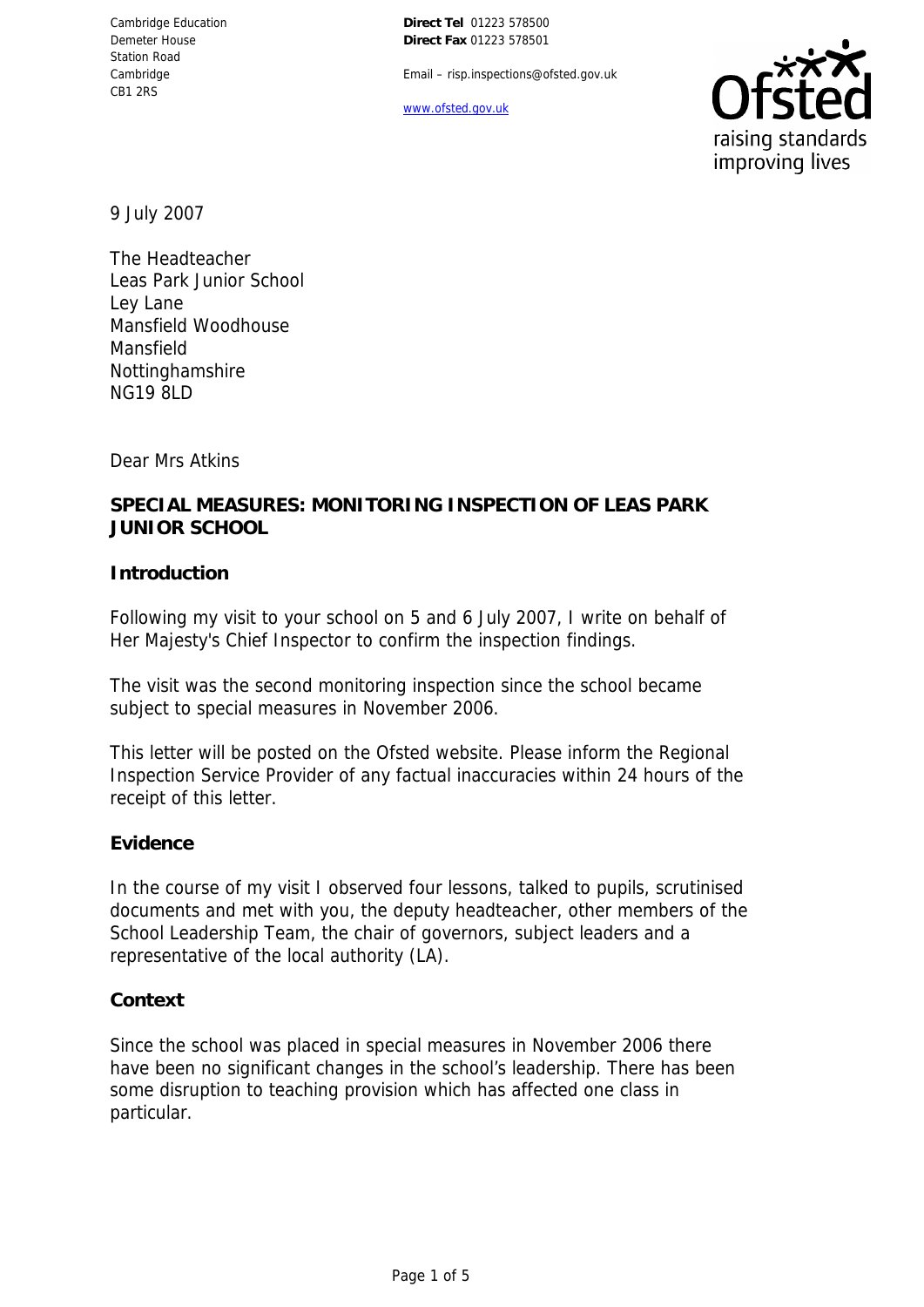

At the conclusion of my first visit to your school on 13 and 14 March 2007, it was agreed that the wording of the areas for improvement identified by the inspection in November 2006 would be reconfigured to enable the school to develop its provision and report on its progress more clearly. This letter uses the re-configured wording agreed at that visit.

## **Achievement and standards**

The latest data supplied by the school indicates that the current levels of attainment of pupils in Years 3, 4 and 5 remain below what might be expected. However, the rate of progress has increased significantly and over the last year pupils have made above average progress. This is particularly the case with the current Year 5 pupils in reading and writing where the current rate of progress is well above average. Furthermore the data indicates that girls are making at least satisfactory progress. Again, this is particularly true of the Year 5 girls, where progress in reading, writing and mathematics is well above average. The school was not in a position at the time of this visit to present data on the progress of the more able pupils across the school, although the data presented suggests that the rate of progress of this group is also increasing.

### **Personal development and well-being**

Pupils continue to behave very well, work cooperatively, and enjoy school a great deal. They are friendly and courteous to visitors and are keen to talk about school. They play constructively together in the playground. Pupils were observed operating a tuck shop on behalf of the school council and there is evidence that the school's emphasis on being healthy is having an impact on pupils' lifestyles.

#### **Quality of provision**

Teaching and learning are satisfactory. In the four lessons observed pupils made at least satisfactory progress and in two of them progress was good. Pupils are carefully grouped within classes according to their learning needs and work is provided appropriately. Teaching assistants were being well used, in one case supporting the most able pupils with a challenging task. In some cases the lesson plans indicated that teachers were aware of the need to target particular pupils in their questioning and in the lesson they did so effectively. The use of lesson objectives and success criteria to help pupils understand what they are aiming towards is consistent. The use of traffic light cards to check on pupils' understanding is common, although its use can at times be cursory. In the lessons seen on this visit, there were no occasions when boys were allowed to dominate opportunities to learn. The classroom environments are not only colourful and very well presented, but are clearly focused on learning and progress. The work of pupils is displayed and celebrated effectively. The school's marking policy, three stars and a wish,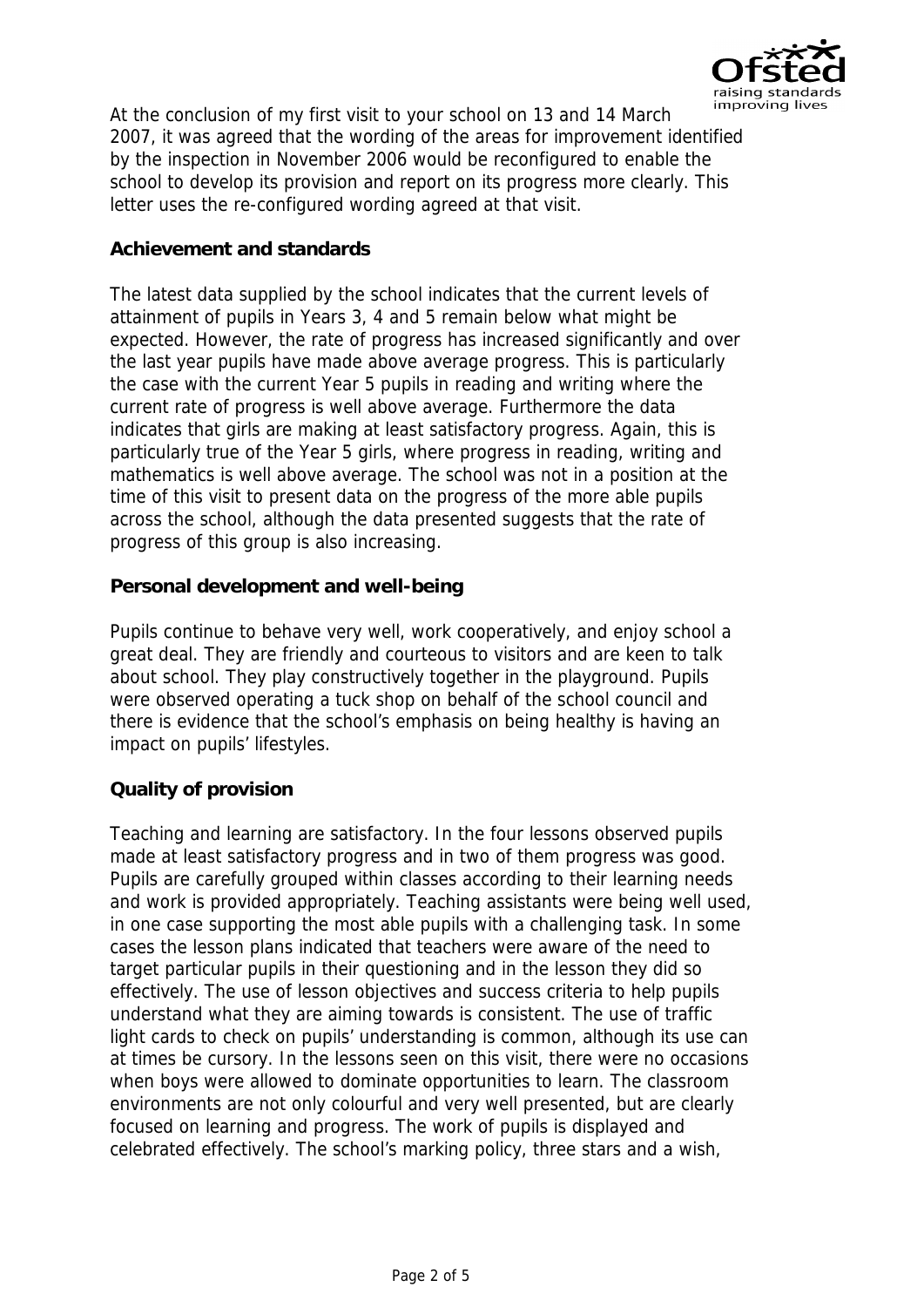

was being used in most of the sets of exercise books seen, but not all. Marking is mostly conscientious and up-to-date, although some books have not been marked for some time. Relations between pupils and teachers were very productive and pupils were keen to learn and collaborate well together.

The school's curriculum is satisfactory. The school is committed to making learning as enjoyable as possible and has recently had a very successful thematic day, based on the theme of Flight and making creative use of the Wallace and Gromit cartoon adventure. Plans are in place for further such ventures. Plans are also well advanced for the implementation of a new, thematically based curriculum for September 2007. All staff have been included in the planning for this, which is designed to strengthen crosscurricular links between foundation subjects whilst preserving the central importance of literacy and numeracy. Staff are convinced that the new curriculum will give opportunities for greater enjoyment of learning although it is not clear at the moment how the new curriculum will better meet the learning needs of all pupils. The role of subject leaders and school managers in monitoring and evaluating the new arrangements for the curriculum needs to be more clearly established.

A new computer programme, 'Classroom Monitor' is being introduced across the school. At present it is being used only by subject leaders to familiarise themselves with its use and potential. The programme is intended for use by all teachers and plans are for it to be in full use for the new school year in September 2007. The intention of the development is that teachers will be enabled to better monitor pupil progress and identify those in need of further support.

Progress on the areas for improvement identified by the inspection in November 2006:

 Ensure that teaching and the curriculum meet the learning needs of all pupils so that the rate of progress, especially of girls and the more able increases throughout the school – satisfactory progress.

**Leadership and management**

There has been satisfactory progress in terms of monitoring and evaluating learning and improving leadership and management. The headteacher is demonstrating the capacity and drive to take the school forward. The overall strategy of developing capacity across the leadership team is being implemented.

The school has begun to implement its new monitoring policy effectively. The policy itself has been slightly amended and improved with regard to lesson observation processes following the last monitoring visit. During the summer term the headteacher has conducted a series of lesson observations. These have taken place across a range of subjects and have been appropriately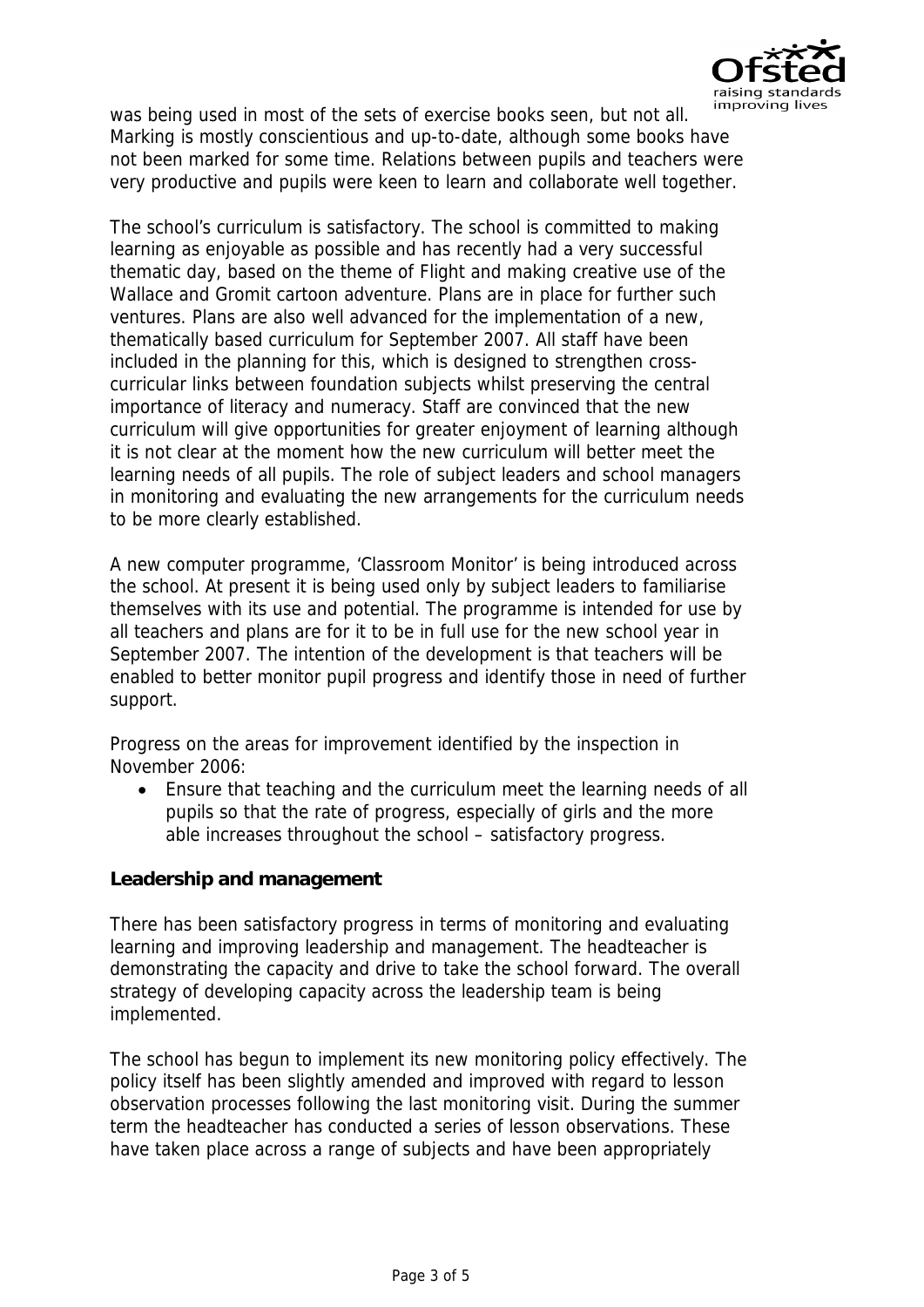

focused on what pupils have learnt. They have begun to furnish her with up-to-date information on the school's quality of teaching. Other elements of the policy have also been introduced. Scrutinies of planning and work have taken place in science, and information and communication technology (ICT). These exercises were planned with external advice and support and involved other members of the leadership team and subject leaders. In this way the school is beginning to build the capacity and effectiveness of leadership across the school. The system of Monitoring Summary Reports (MSRs), which summarise the outcomes of these exercises and track and report on the consequent management actions, is now in place. Links between the MSRs and the school improvement plan for 2007/08 are in place, although the link could be more explicit. Reports go to the school's leadership team and to governors. The school is taking action to intervene with teachers requiring support and using external support effectively. Whilst the culture of monitoring and evaluating the work of the school is thus developing well, the school needs to establish what actions will be expected as part of the routine operation of the policy from senior and middle leaders.

The school is in the middle of a number of new initiatives: a new curriculum; the implementation of a new monitoring policy; and new computer software for use by teachers in tracking pupil progress. The importance of these initiatives for the development of the school is clear. However, greater clarity is required amongst the school leaders and managers with regard to exact responsibilities for these developments so that managers at various levels are clear about what is expected of them, both in terms of implementation and evaluation.

Work continues to improve the involvement of governors and the information available to them. However, the degree to which they hold leaders and managers to account remains limited. Governors are meeting more frequently and are focused on the current action plans. A new reporting format for the headteacher's report is now in use. Training has been provided for two governors in undertaking link roles, and further such training is planned for the whole governing body for later this year. Link visits and subsequent reporting to the governing body have begun, although governors have had no involvement in curriculum developments or improvement planning. There is no appropriate forum at present for governors to consider the standards of achievement and progress of pupils. There is limited evidence at this stage of governors scrutinising and challenging the work of the school.

Progress on the areas for improvement identified by the inspection in November 2006:

• Introduce more rigorous monitoring and evaluation of all learning so that good academic support is provided when needed, especially in English and mathematics – satisfactory progress.